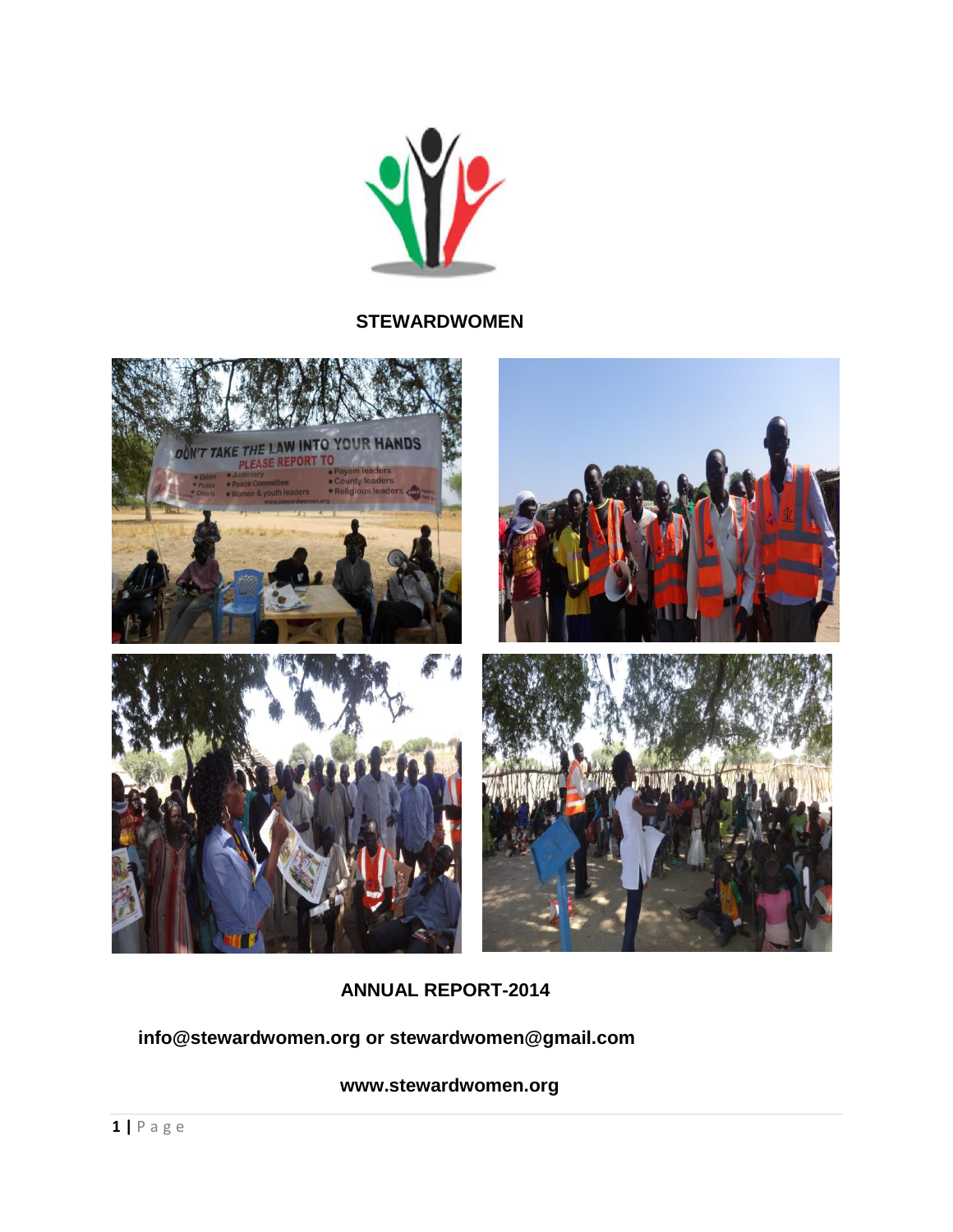# **Message from the Executive Director;**

#### **Dear colleagues, friends and supporters,**

The constitution of STEWARDWOMEN provides in Article 6.2 (ii) that the Governing Council, which is the general assembly of the organization, shall meet once in a year and during this meeting, the board of directors shall present the annual report.

In relation to this provision, STEWARDWOMEN annually prepares a report which is tabled before the governing council for analysis which gives us an opportunity to appreciate the far that we have come as a team with a common mission.

In this report, brief highlights are given on the activities that have been running and their achievements, workshops and trainings that were organised and also attended, the update on the number of staff recruited and those that left the organization, the challenges and plans for the future, the list is long.

In a special way, I would like to acknowledge all who have been mentioned in this report for their generous and kind contributions in different ways towards the achievement of 2014 plans and beyond.

Please allow me to share with STEWARDWOMEN Annual Report 2014 as the secretary to the board of directors. As our 2009-2014 strategic plan comes to an end, together with you, we are looking forward to a progressive 2015-2017 strategic plan so as to push our mission to another level.

Thank you for your continued support.

#### **Inyakua Esther Irama**

**Executive Director/STEWARDWOMEN**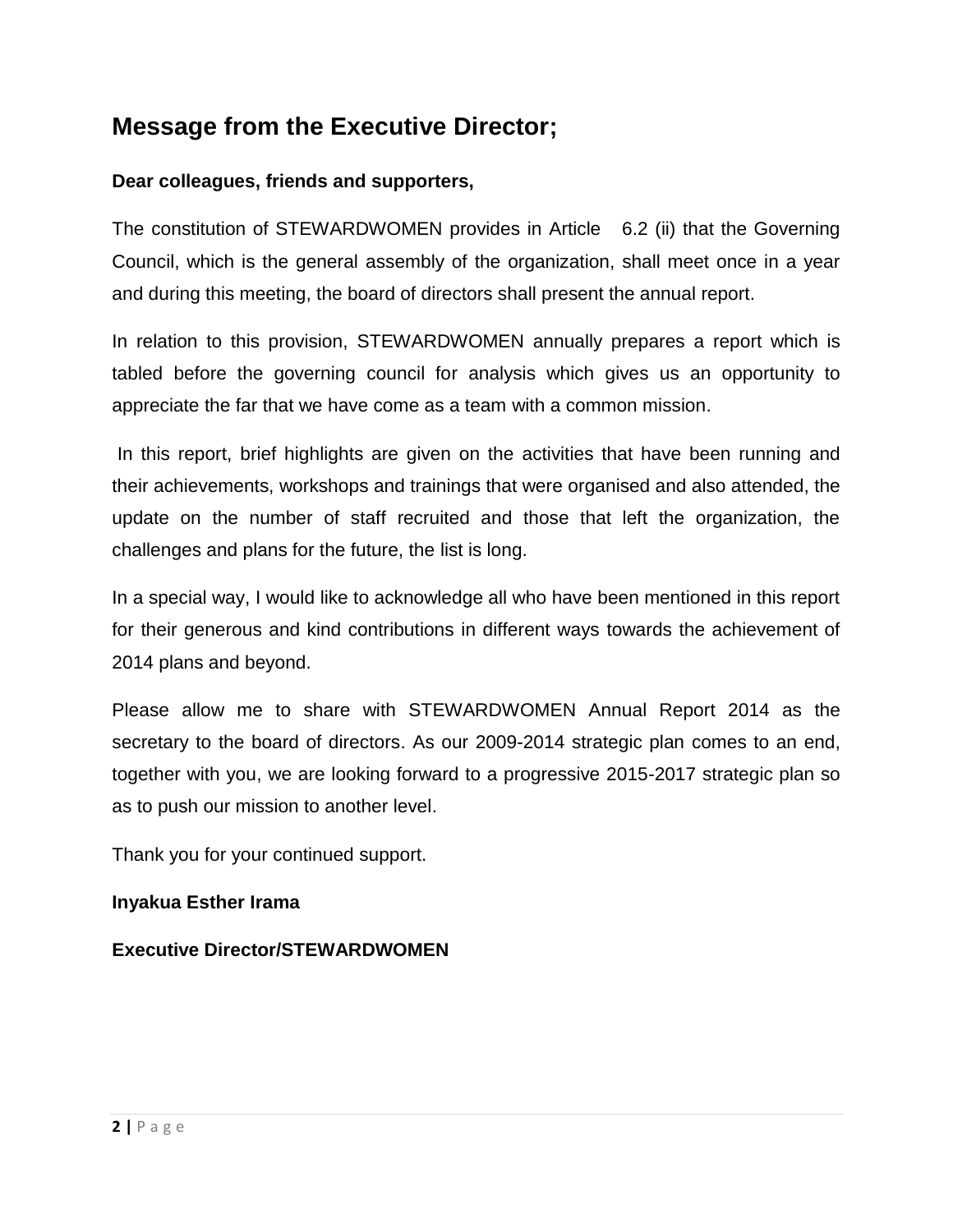# **About STEWARDWOMEN;**

STEWARDWOMEN (formerly STEWARD Organization) is a women organization founded in March 2009 by some South Sudanese women lawyers and their friends, and managed by women. It was registered with South Sudan Relief and Rehabilitation commission of Magwi county in Eastern Equatoria state in 2009, as a community based, not-for-profit non-governmental organization; and in June 2014 with the Ministry of Justice. It was established to address the problems of sexual and gender based violence, harmful customs on women and girls, child labor and trafficking, community insecurity and conflicts, poor governance and illiteracy in South Sudan. The organization is managed by a Governing Council and a Board of Directors.

## **STEWARDWOMEN Mission;**

To develop, shape and empower South Sudanese women to advocate for policies that foster equal economic opportunity, and secure human rights for women and children".

### **STEWARDWOMEN Vision;**

A South Sudanese society free from the violations of the human rights of women and children

### **STEWARDWOMEN Team;**

Inyakua Esther Irama, Azuruku Henry Mojule, Josephine Chandiru Drama, Muya Joyce Jaffer, Topista Gassi Richard, Izaru James Anthony, Tazita Proscovia Lomude, Chandia Joyce Alison, Deng John Agar, Awut Catherine Mabior.

### **Cover Photo;**

The upper photo on the left shows Joseph Deng of Pact South Sudan and staff of STEWARDWOMEN during the public rally in Paliang Payam, Tonj East County, Warrap State, South Sudan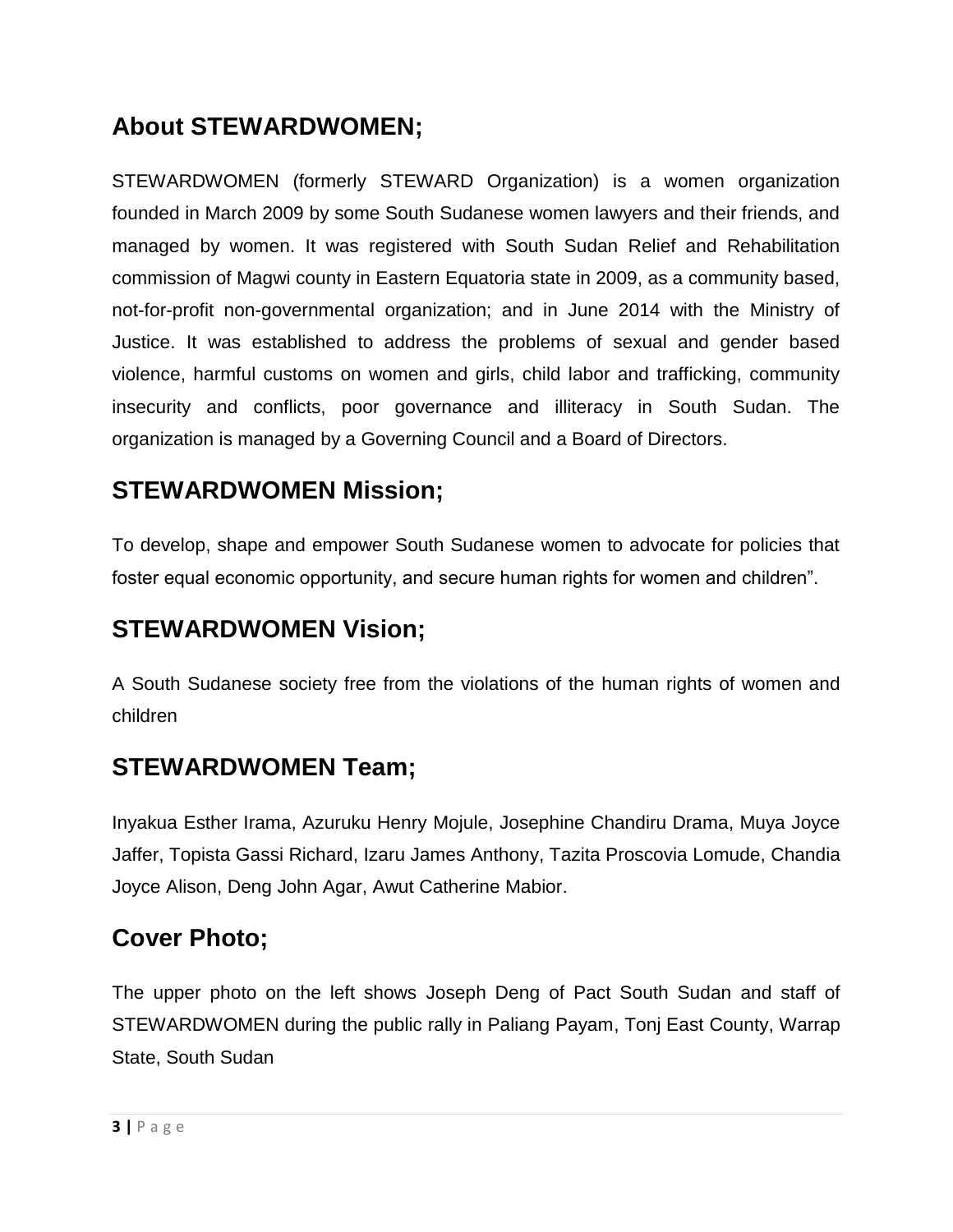The lower photos on the left and right show the project officer and paralegal addressing participants during the awareness campaign in Paliang.

The upper photo on the right shows a group of paralegals mobilizing the community in Romich trading center for the community awareness campaigns in Romich.

# **2014 Highlights of Activities and Achievements**

# **ICE materials produced;**

STEWARDWOMEN produced 8 banners in 2014; 1 for the international women"s day celebrations in Pageri Payam in Magwi County, 2 for the public awareness campaigns in Romich and Paliang Payams in Tonj East County, 3 for the national dialogue on the acceleration of Maputo protocol in Juba county and 2 wall banners one in Nimule office and another in Juba office. We also designed and printed 1000 fliers with information on the need for South Sudan to ratify Maputo protocol, 700 brochures to popularise the work STEWARDWOMEN is doing, 100 posters with information on the importance of educating a girl-child, 42 paralegal hand books, 30 reflective jackets to be used by community paralegals as uniforms in Tonj East county, 200 copies of Maputo protocol printed for distribution and reference during the national dialogue in Juba and 50 t-shirts for the international women's day celebrations. All these materials are meant to inform, communicate and educate the people on issues related to human rights, justice, security and gender issues.

# **STEWARDWOMEN project inception meetings organised;**

As is our culture, STEWARDWOMEN begins its activities by conducting project inception meetings. Hence June 2014, we held a joint stake holders' inception workshop in Multi-Purpose Training Hall (DOT) in Nimule Payam under the WCH project. This meeting was attended by Nimule town officials, women, religious and youth leaders, Payam authorities, teachers, CSOs and STEWARD board members. The purpose of the meeting was to create awareness on the "emergency child protection project"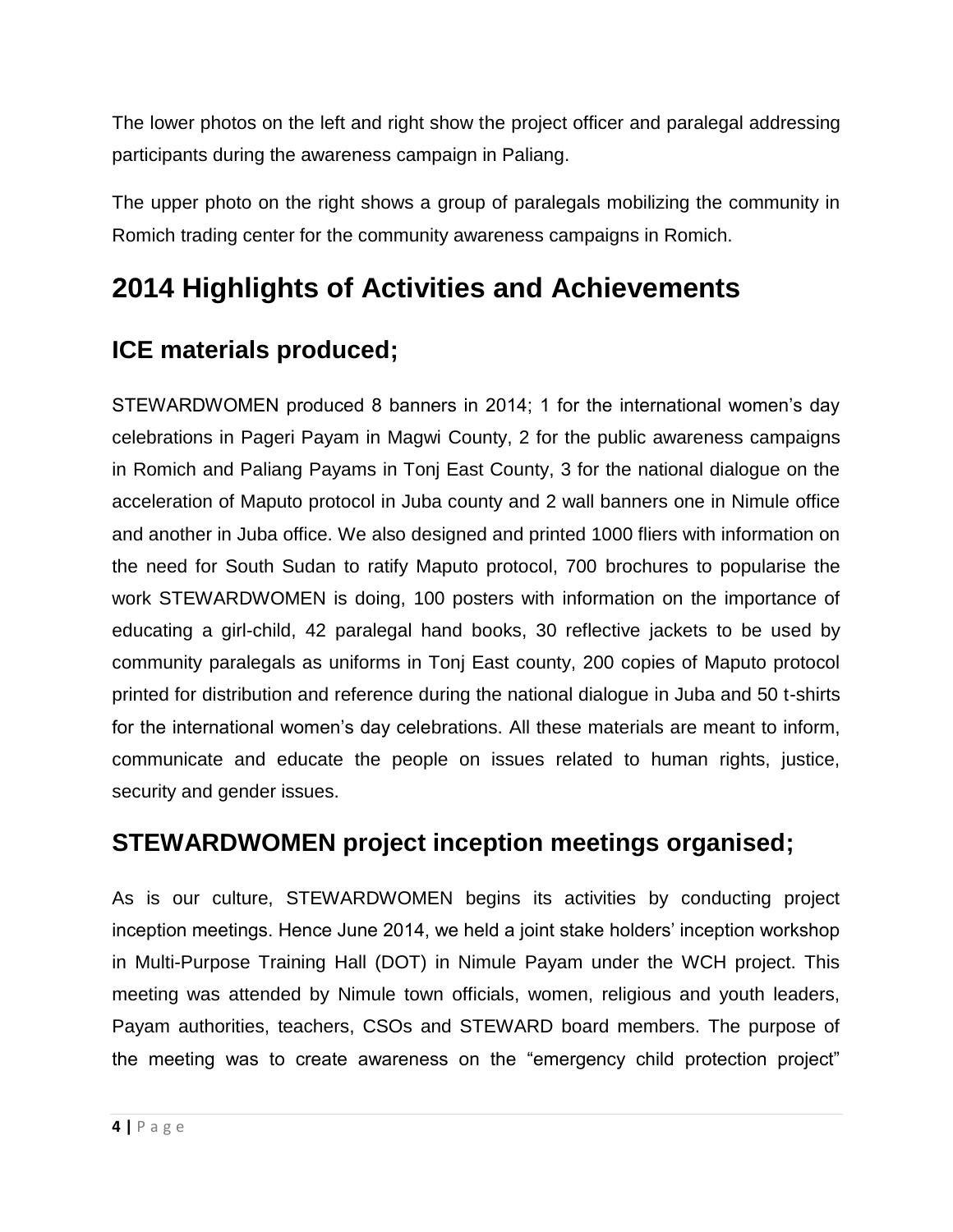activities to be implemented in Melijo IDP centre. 22 participants attended the project inception meeting, 7 were female and 15 were male.

STEWARDWOMEN further conducted a project awareness meeting in Melijo IDP camps. This meeting was attended by 23 IDP community leaders and members of the IDP community. There were 5 female and 18 male. The purpose was to Identify IDP community volunteers to work on the War Child Holland project. Six IDP volunteers were identified to act as the resourceful persons in the community.

We also held another joint stakeholders' project inception workshop in Romich which brought together the community and the law enforcers including the magistrates, youth leaders, chiefs, women leaders, religious leaders and representatives from the local government. This meeting was attended by 17 members.

STEWARDWOMEN also held a consultative meeting with the Nimule community leaders/ institutions to secure existing ground for recreational and other structural activities as a playing ground for children. This meeting was attended by 17 members from the IDP community and the host community. 7 of the members were female and 10 male.

On 2<sup>nd</sup> September 2014, STEWARDWOMEN hosted a one day joint stake holder's project inception meeting in Romich Payam that was attended by 25 people among those included the Executive Director, payam leaders, traditional chiefs, religious and women leaders, youth leaders and members of the peace committee. The purpose of the meeting was to brief the stakeholders on the upcoming project in their community and increase the level of community awareness on the project and also solicit their support for the successful implementation of the project. It also helped to sensitize the community leaders on their role in the project.

In December 2014, STEWARDWOMEN also held a joint stakeholders project inception meeting in Nimule office to Identify 15 GBV survivors for the training in bakery and management of savings and loan associations. The meeting brought together 9 participants of which 6 were female and 3 were male. The meeting did not identify the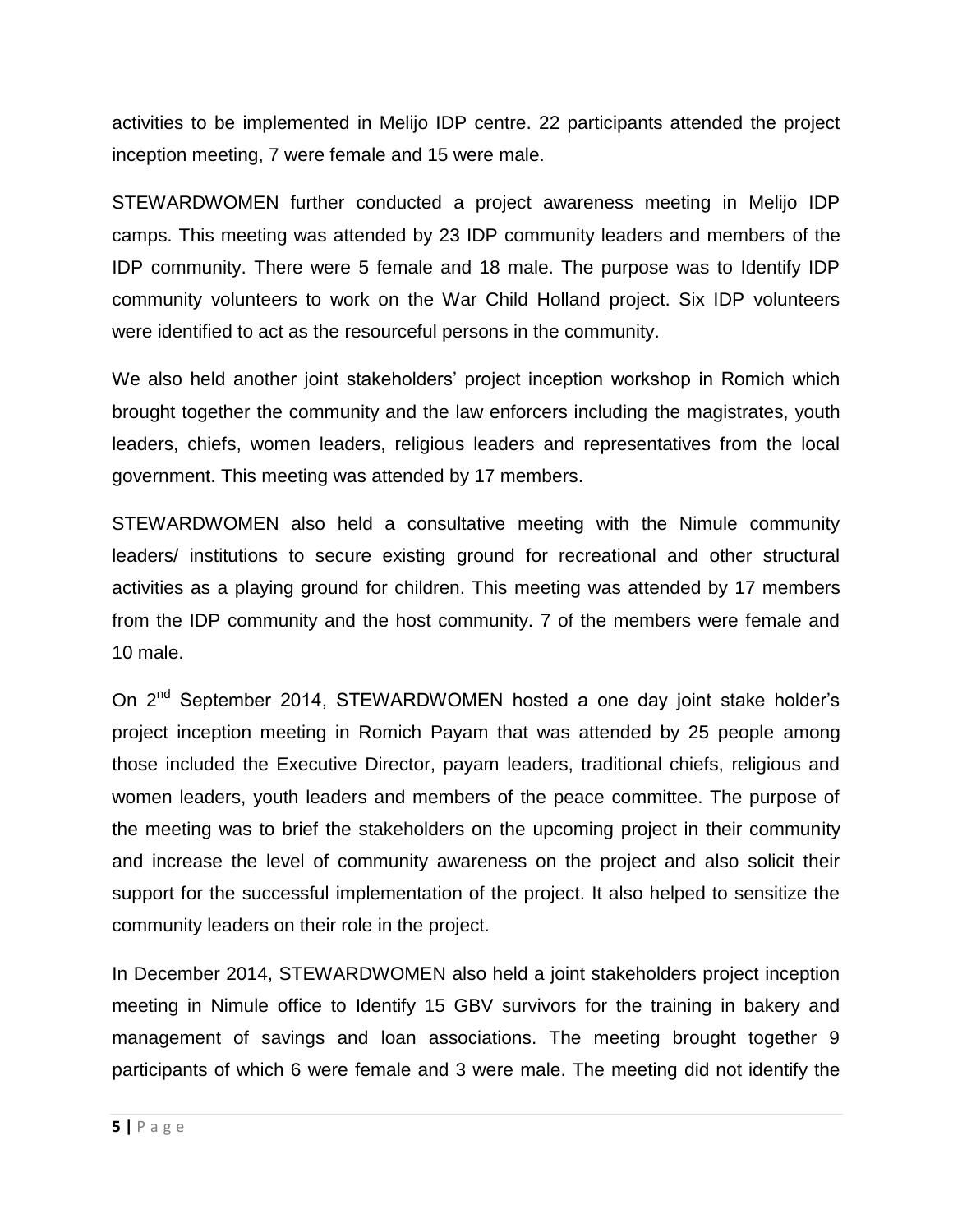beneficiaries since the security situation in the country had made most people to flee Nimule to the neighbouring Uganda.

# **STEWARDWOMEN trainings conducted;**

On the 23<sup>rd</sup> day of January 2014, STEWARDWOMEN conducted refresher training for 9 social mobilisers/human rights activists of which 6 were female and 3 were male. These activists were formed and trained on the human rights of women and girls in August 2012. The refresher training in 2014 was a follow-up training. The topics covered during the refresher training included human rights based on both local and international legal principles; harmful customs and traditions which undermine the dignity and status of women; the right to marry; right to education; gender based violence as a human rights violation and protection of women and girls particularly by host communities and IDP leaders among others.

On the 23<sup>rd</sup> August 2014, STEWARDWOMEN conducted training of men and women on child rights and protection. This training took place in Melijo IDP camp in Nimule Payam. The training was attended by 41 participants of which 39 were female and 12 were male. We also gave the same training to 67 participants in Baptist church of which 58 were female were male.

On the 26<sup>th</sup> August 2014, STEWARDWOMEN trained focal persons on child protection. These focal persons included teachers and community leaders. The training was attended by 10 people of which 7 were female and 3 were male. The training took place in Baptist church in Malakia, Nimule Payam.

Between 15<sup>th</sup> -18<sup>th</sup> September 2014, STEWARDWOMEN trained community paralegals in Romich and Paliang Payams in Tonj Eats County, Warrap State with financial support from Pact in South Sudan. Participants for the training were drawn from the police, judiciary, traditional chiefs, payam leaders, youth leaders, women leaders, religious leaders, and paralegals. 43 participants attended the training; 22 from Romich and 21 from Paliang. Majority of the training participants were the members of the peace committees who attended the training on selected statutory laws and alternative dispute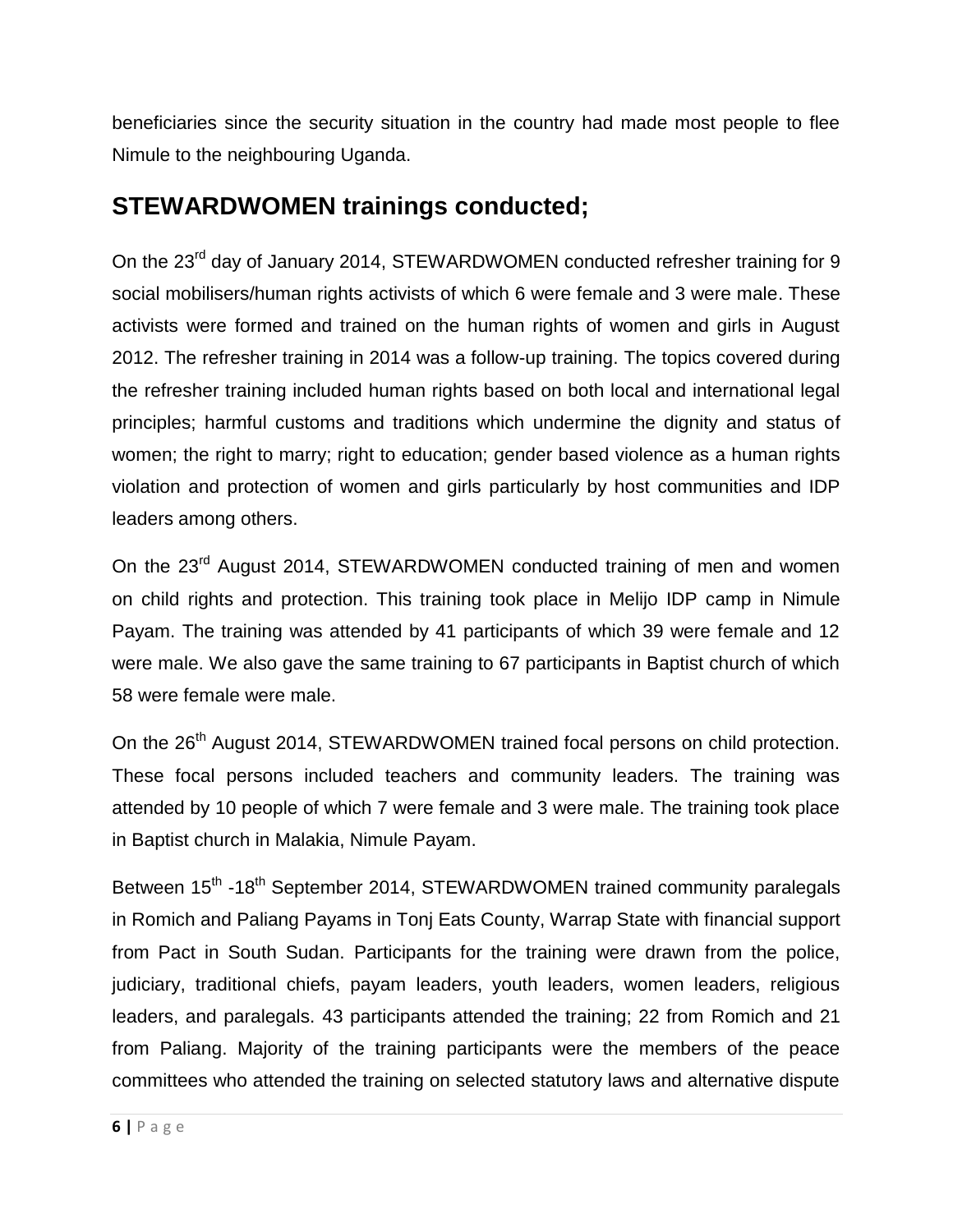resolution mechanisms in the first phase of the project. The purpose of the training was to equip the paralegal trainees with the necessary knowledge and skills needed by community paralegals.

From 4<sup>th</sup>-5<sup>th</sup> December 2015, STEWARDWOMEN in partnership with Equality Now/Solidarity for African Women"s Rights (SOAWR) trained 28 lawyers, judges and human rights defenders from South Sudan in Nairobi, Kenya. The training was on the use of regional and international instruments during litigation. In other words, how can we make use of the Maputo protocol to support cases brought before courts.

### **Follow- up meetings organised;**

On 26<sup>th</sup> November 2014, STEWARDWOMEN conducted follow-up meeting among the community paralegals (CPLs) and local justice structures in Romich. There were a total of 32 participants which comprised of CPLs, local justice structures, the police, the army, local government administrators, teachers, religious leaders, women leaders, youths and the local traditional chiefs among whom were 23 male and 9 female. The purpose of the meeting was to address the challenges faced in providing justice to the community and provide the community paralegals with knowledge and skills on how to solve disputes within the community.

On the 27<sup>th</sup> November, 2014, STEWARDWOMEN conducted another follow-up meeting in Paliang. A total of 30 participants comprising of CPLs, local justice structures, the police, the army, local government administrators, teachers, religious leaders, women leaders, youths and the local traditional chiefs were in attendance. There were 22 males and 8 female participants.

# **STEWARDWOMEN dialogues held;**

STEWARDWOMEN conducted three dialogues in Mugali on child protection and in Pageri and Nimule on early marriage. One of the key messages passed during the Mugali dialogue was children at adolescent age need to be guided by parents and guardians on changes that come with adolescent period so that they will learn to cope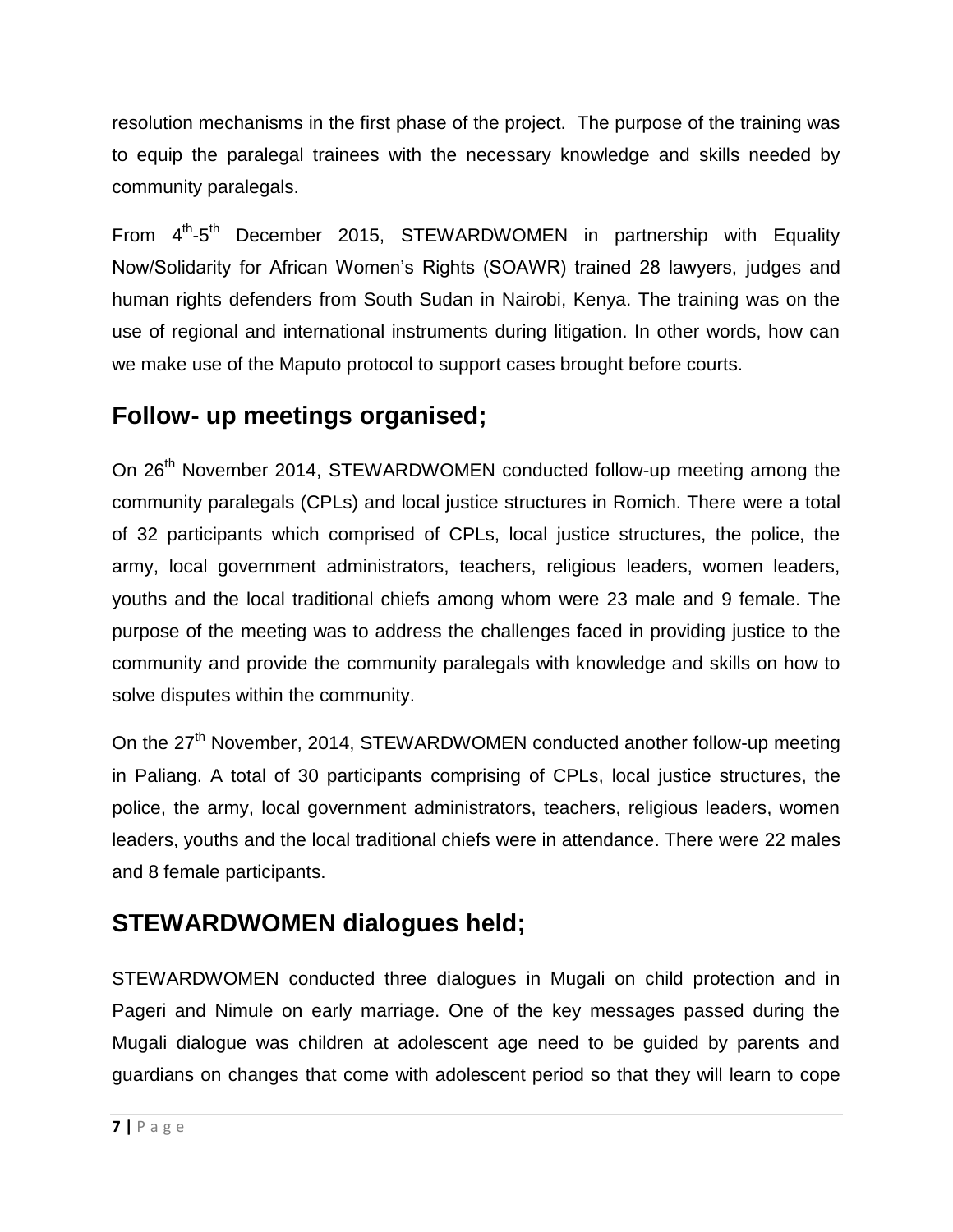with those changes. This will also make them know about their body. On the other hand the early marriage discussions in Pageri and Nimule focused on high levels of school dropout particularly among girls. The aim of the dialogue was to change the attitude of the people on the importance of girl child education. There were 136 participants 90 were male and 46 female during the dialogue in River Bank P/S at Nimule.



The 1<sup>st</sup> picture is the dialogue on high levels of school drop out facilitated by the social mobiliser. In the 2<sup>nd</sup> picture, Thon David of River Bank P/S shaking hands with STEWARD-ORG"s Women Protection Officer. Thon said cultural beliefs have contributed a lot in early forced marriage among the dinka community. He was also voted by the pupils as the best participant during the dialogue for his active involvement in the discussion.

On the 10<sup>th</sup> May 2014, STEWARDWOMEN held community dialogue in Opar Boma in Pageri Payam. The dialogue focused on sensitizing the community on the rights of women and girls.

On 30<sup>th</sup> November 2014, STEWARDWOMEN held a community dialogue on the challenges faced in enforcement of law and order. The dialogue was attended by a total of 31 participants both males (22) and females (6) and 3 army men. The participants consisted of youths, police officers, the army, teachers, Payam administrators, magistrates, peace committee and local chiefs.

On the 11<sup>th</sup> December 2014, STEWARDWOMEN held a national dialogue at Juba Grand hotel as a way of engaging citizens and the government to accelerate the ratification of the Maputo Protocol by South Sudan. The dialogue was attended by 35 participants of which 4 were male and 31 were female attracting representatives from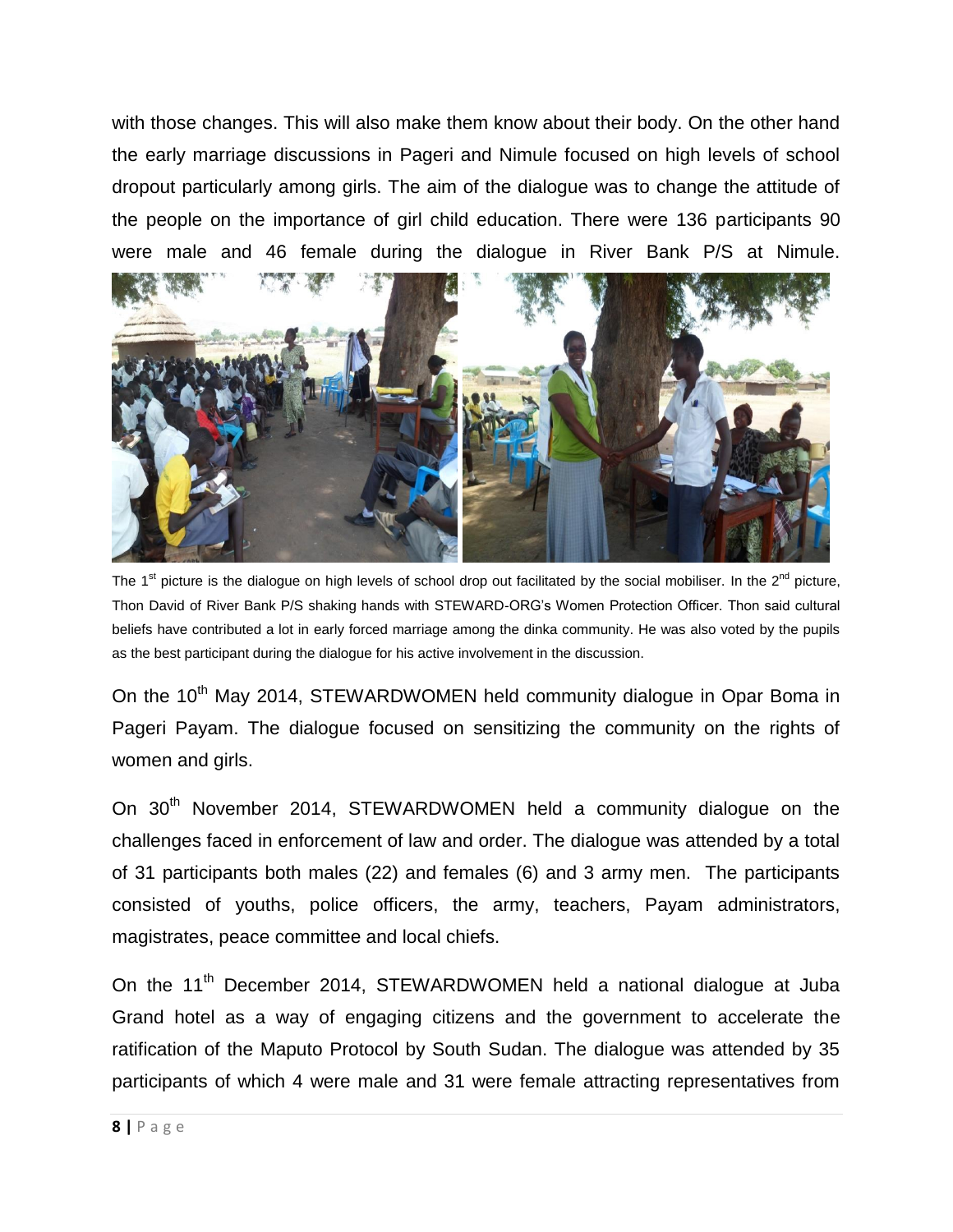the national Ministry of Gender, Child and Social Welfare, Constitutional Review Commission, Ministry of Justice, Members of parliament, law firms and CSOs.

# **STEWARDWOMEN psychosocial and legal support**;

We provided psychosocial support and legal counselling to victims of GBV. We also registered, successfully mediated and made follow-ups of cases we registered. Below is a table showing a summary of the above information.

| <b>Category</b>          | <b>Registered</b> | <b>Mediated</b> | <b>Counselled</b>       | <b>Pending</b> |
|--------------------------|-------------------|-----------------|-------------------------|----------------|
| Child neglect            | 6                 | 6               | $\overline{0}$          | $\mathbf 0$    |
| Domestic<br>violence     | 1                 | 1               | $\overline{0}$          | $\overline{0}$ |
| Wife desertion           | 8                 | $\overline{4}$  | $\overline{4}$          | $\overline{0}$ |
| Denial<br>of<br>property | $\overline{7}$    | $\overline{2}$  | $\overline{0}$          | 5              |
| <b>Total</b>             | 22                | 15              | $\overline{\mathbf{4}}$ | 5              |

# **Additionally,**

STEWARDWOMEN linked two families in Mugali Payam headed by mentally ill women to Fulla life line and cornerstone children"s home. These families were identified during a dialogue in Avumadrici Boma in Mugali Payam on the 14<sup>th</sup>-3-2014. On 17<sup>th</sup>/4/2014 the two families were assessed and supported with basic needs like food and clothing. Preparations are being made to admit the children in the orphanage.

# **STEWARDWOMEN monitoring visits done;**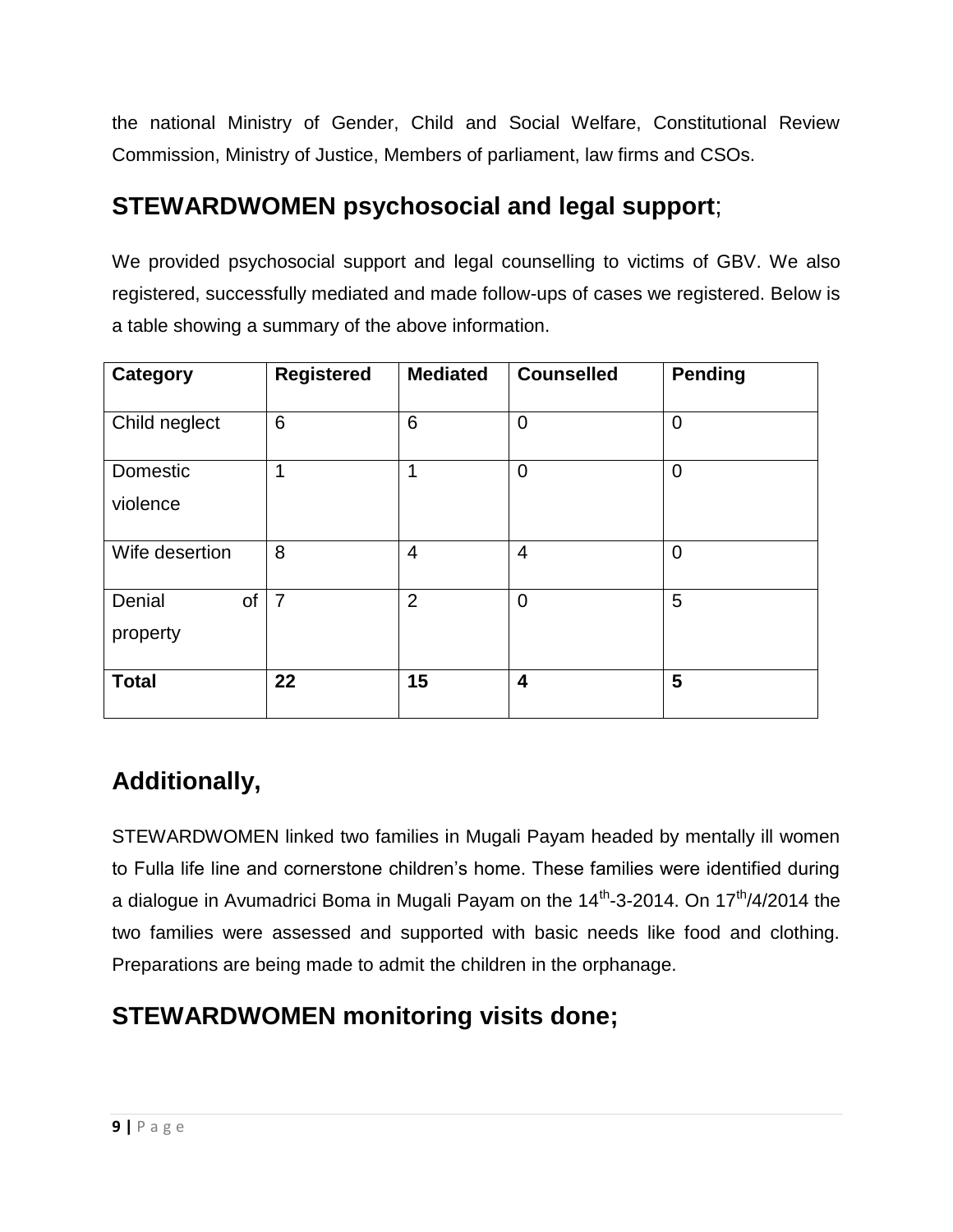In October and November 2014, STEWARDWOMEN participated in monitoring local courts and police detention centres in Romich and Paliang Payams in Tonj East County, Warrap State. During this time, 30 detainees were visited in the police detention centres and 50 cases were found to have been registered by the family courts in Romich and Paliang Payams.

# **Home visits;**

STEWARDWOMEN also visited several women groups in Nimule and educated these women on their rights. The women groups visited included Tece, Yuwe, Amaolualu, Tandrupasi and Kokura women groups. Most of these women are market vendors who sell food items to pay back loans taken from the groups. They also engage in other economic activities such as quarrying, animal raring and poultry among others. Their major challenges are lack of entrepreneurial skills to do businesses, domestic violence and theft of their income.

Two families were also visited during home visits to follow-up on the cases handled during family mediation meetings. This was to monitor the response of the perpetrators.

# **STEWARDWOMEN local justice structures established;**

On 26<sup>th</sup> September 2014, STEWARDWOMEN established 2 family courts in Romich and Paliang payams to handle cases of GBV reported to them; we also established 2 police GBV desks in those two Payams and a legal aid clinic. The legal aid clinic is to provide legal aid services to GBV survivors. This was all done with generous support from Pact in South Sudan.

### **Awareness /advocacy campaigns held;**

**10 |** P a g e On 11<sup>th</sup> March 2014, a public rally and awareness campaign on issues of non-violence, human rights, justice and gender was conducted by STEWARDWOMEN in Paliang Payam. The campaign targeted police, chiefs, magistrates, elders, teachers, women, children, youth, religious leaders, Payam administrators, youth leaders, women leaders and the community at large. About 200 community members turned up for the campaign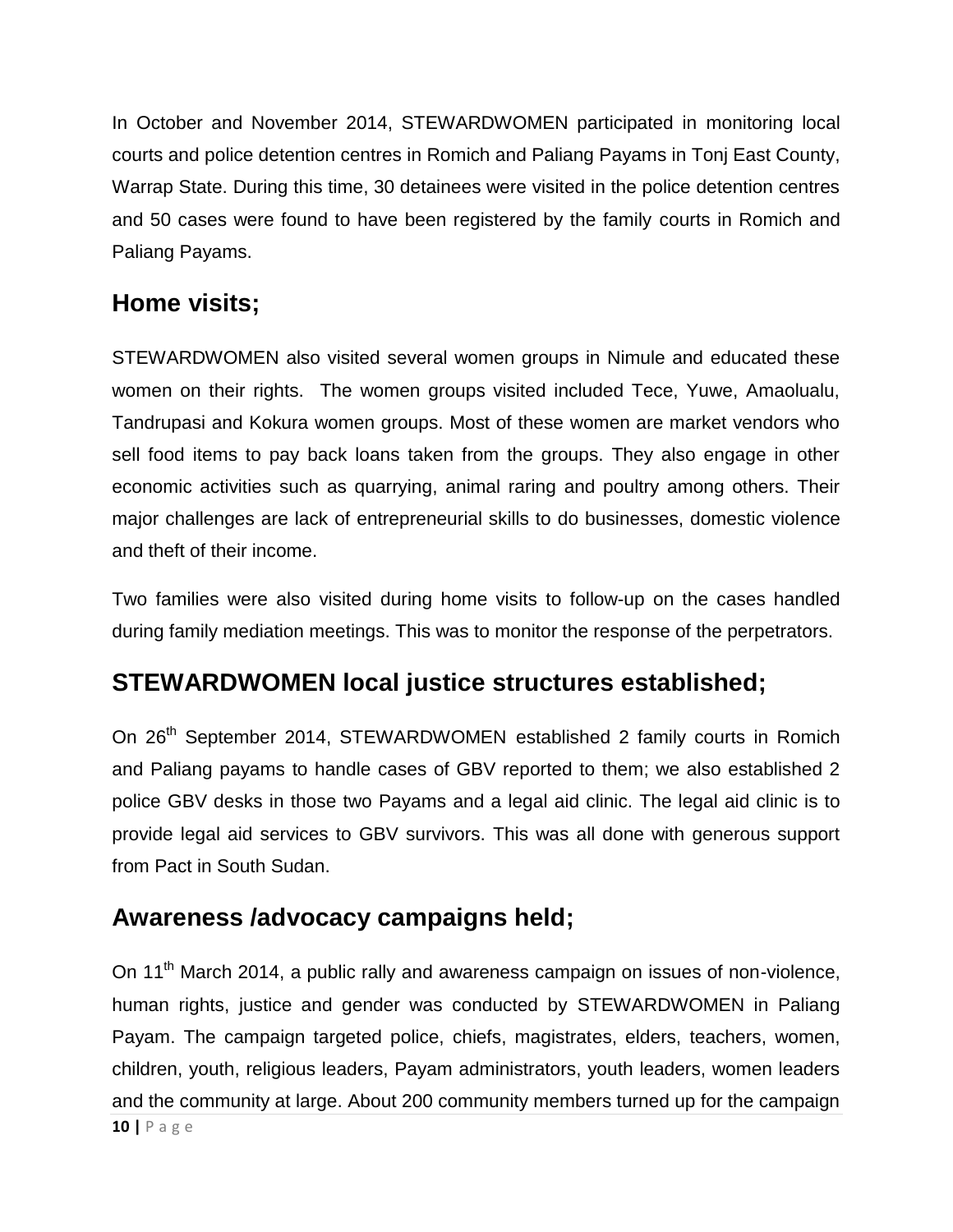as the community leaders in their various offices explained their various roles in resolving community disputes. These enlightened the community on the roles of various stakeholders. The public rally also focused on the rights of women and children and the roles and responsibility of men in the society.

Two radio talk shows were conducted on  $18<sup>th</sup>$  /Jan/2014 and  $7<sup>th</sup>/3/2014$  at Borongole FM. The talk shows placed emphasis on consequences of the on-going armed violence in South Sudan on women and girls, protection needs of women and girls (IDPs and hosts) during displacement, how the host community in collaboration with the IDP leaders can protect women and girls? and dangers of early forced marriage. There were numerous responses from communities that have listenership to Borongole FM. This created awareness on women protection issues.

Steward conducted project awareness meeting with Melijo IDP camps. This meeting was attended by 23 IDP community leaders and members of the IDP community of which 3 were female and 18 male.

On the 1<sup>st</sup> December 2014, STEWARDWOMEN held a community awareness campaign on justice services and human rights issues in Paliang Payam. The activity brought together 220 people (100 males and 120 females. The event was officially opened by the town council chairperson. The market authority was involved as well as local leaders. The purpose of this gathering was to inform the community on the availability of alternative justice services in the area like the CPLs and the Legal Aid

Clinic, create awareness the rights of women and children in the community, respect for and maintenance of the law etc.

#### **STEWARDWOMEN networking activities;**

In January 2014, STEWARDWOMEN attended a meeting of CSOs coming together for sustainable peace which took place in Nairobi, Kenya. The meeting also discussed plans to send a team of CSO representatives to the Addis Ababa peace table. STEWARDWOMEN as a women organization particularly met with women groups in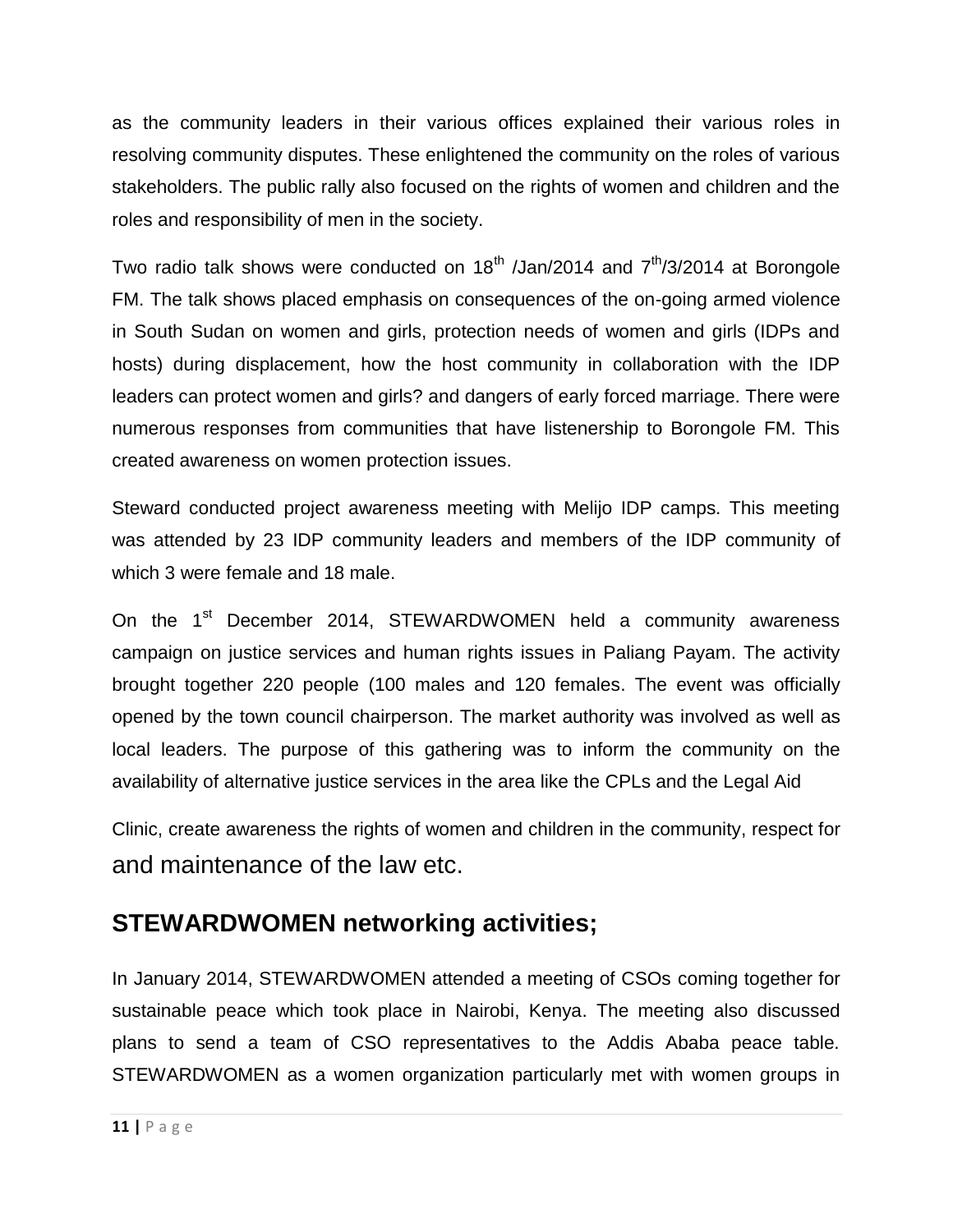Nairobi to discuss her support for a female representative to the Addis Ababa peace table to discuss issues affecting women during the conflict and beyond.

STEWARDWOMEN represented South Sudan at regional level in Nairobi, Kenya during a sensitization workshop organized by IPAS. This was a two day workshop on legalization of abortion in Africa. This workshop was attended by more than 25 African countries.

10 protection and GBV cluster meetings have also been attended. In these meetings, member organisations have been updating each other on the activities of the organization and protection concerns. Some of the discussion points during these meetings include; the protection issues of women, children and elderly among the IDPs and vulnerable populations, the issue of the recent fighting and its humanitarian consequences like rape, abduction, ambush, lack of food etc; shared partner updates in relation to protection needs and challenges of the general population and humanitarian partners; identifying organizations that duplicate activities in the same area, awareness creation on the activities of each partner and lobby for finances to support projects of the organization.

STEWARDWOMEN also participated in Initial Rapid Needs Assessment among the IDPs in Nimule where the needs of the IDPs were identified. This led to emergency response by both the national and international NGOs to rescue the conditions of IDPs in the camps.

#### **End of project review workshops;**

On 3<sup>rd</sup> December 2014, we conducted an end of project review workshop in Romich with 30 participants in attendance comprising of 8 females and 22 males. The activity was attended by community paralegals (CPLs), Police GBV desks, family court members and peace committees in both Payams of Romich and Paliang. Also present were youths, local traditional leaders/chiefs and women representatives. Particularly we were interested in identifying the challenges that hindered the implementation of the project during the project period and propose the solutions to the challenges of project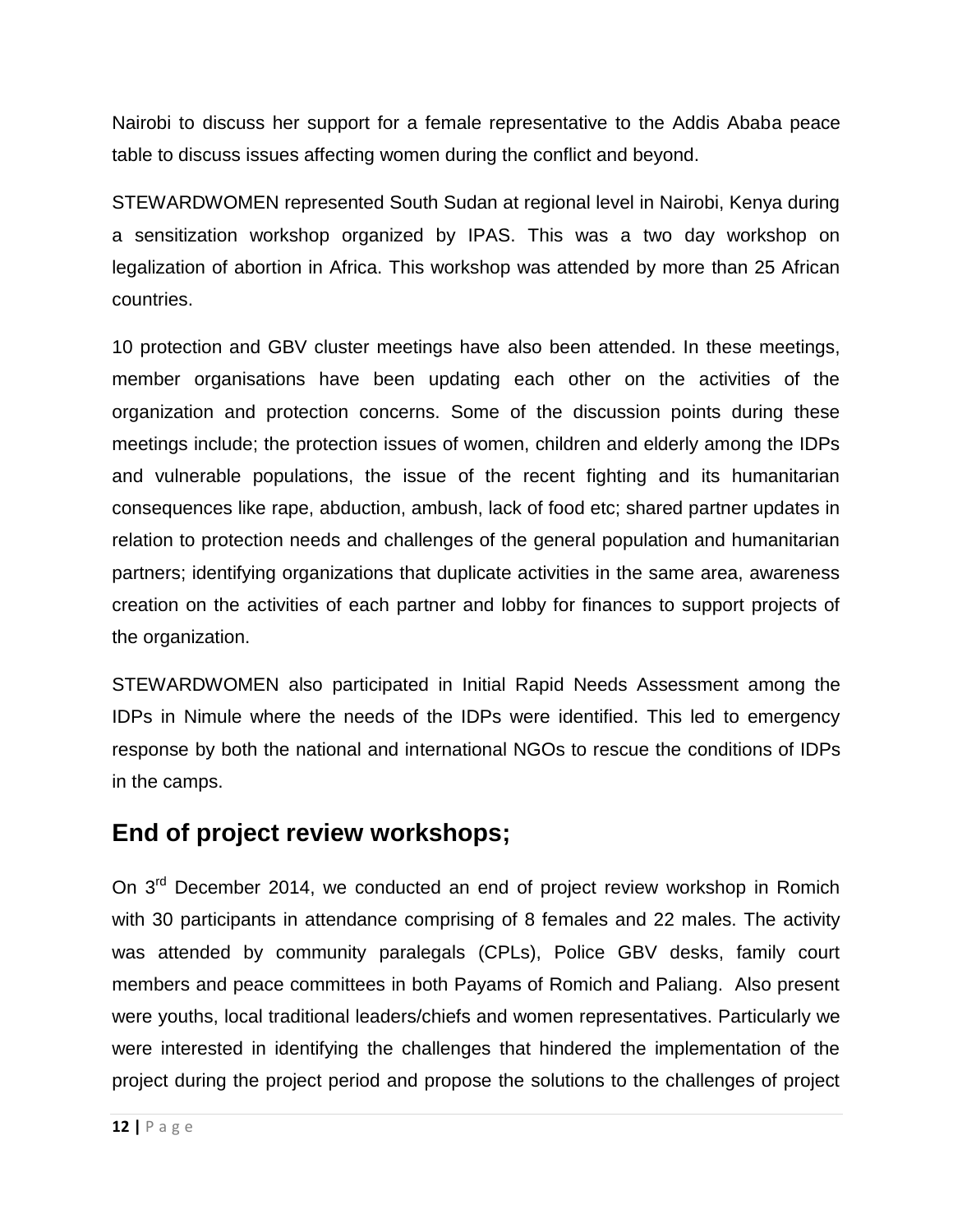implementation and also identify projects for the next phase. We identified the projects for the next phase to run for 3 years and not 5 months.

### **Trainings/workshops and other events attended;**

STEWARDWOMEN attended two workshops which were for three days each. One of the workshops was a planning and networking workshop which was organized by Pact Sudan attended by the Program Officer and the Finance Officer. The other workshop is monitoring and evaluation workshop organized by War Child Holland attended by the Assistant child protection officer.

Steward attended a two days security training in April that was organised by Pact in South Sudan. This training was organised for partner organisations and her staff. The aim of the training was to improve the personal security skills of personel working in insecure enviroments. The training focused on threat, risk, and vulnerability, security strategies and management frame work, emergency communications and incident reporting and so on.

ON 26TH April 2014, STEWARDWOMEN participated in the second graduation ceremony of St . Monica Skill Training School. St. Monica graduated 13 graduands who got certificates in catering and tailoring. St. Monica started as a saving group where few women contributed money and then gave as loans to group members. With time it got training on saving from JRS while CRS supported them with sawing machines that made it possible for them to start a skill developing school. Among the 13 graduates, one was a boy who was among the best 6 students to perform highly in tailoring. STEWARDWOMEN advised parents to identify natural talents in their children and develop them through skills training.

# **STEWARDWOMEN yearly events/IWD;**

On the 8<sup>th</sup> March 2014, STEWARDWOMEN joined the rest of the world in celebrating the International Women"s Day (IWD) in Pageri Payam under the national theme "challenges and achievements in the implementation of the millennium development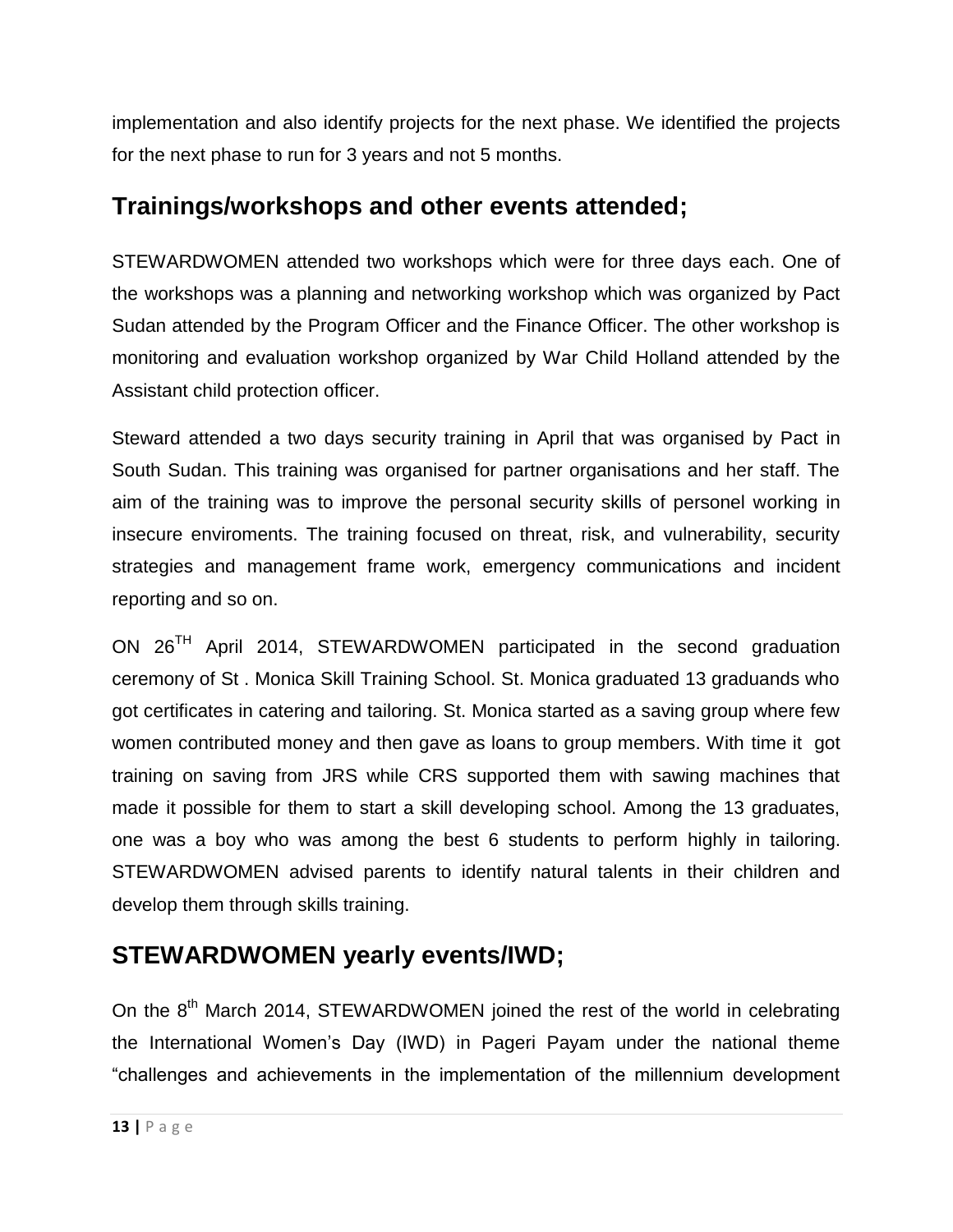goals for women and girls". STEWARDWOMEN local theme was "preventing early forced marriage is respect for human rights". These celebrations were taken to the grass roots to create awareness and advocate for the rights of women and girls at that level.

STEWARDWOMEN also participated in the International Women"s Day in Romich Payam in Tonj East County, Warrap State. The theme of the day was "challenges faced by women in achieving the millennium development goals". STEWARDWOMEN and Pact in South Sudan contributed the sum of 250 South Sudanese Pounds to support the women groups there.

## **STEWARDWOMEN quarterly events;**

Our quarterly events include board meetings. Hence 2 board meetings were held on 13<sup>th</sup> /January/2014 and 31<sup>st</sup> /1/2014 at Multi-Purpose Hall, DOT. The first meeting was the board of directors" quarterly meeting. The meeting discussed organisation assets and presentation of activity and financial reports for 2013. The second meeting was emergency board meeting. This was meant for the presentation of the master work plan and budget for 2014 and their approval.

Another board meeting was held at STEWARDWOMEN Nimule office. In these meetings board of directors were elected and the board was updated on the progress of activities of the first quarter.

The table below shows the list of persons who constitute STEWARDWOMEN board members;

| S/N | <b>Name</b>               | <b>Position</b>  |
|-----|---------------------------|------------------|
|     | Jua Florence              | Chairperson      |
| 2.  | <b>Aziku Cicily Yassa</b> | Vice chairperson |
| 3.  | Inyakua Esther Irama      | Secretary        |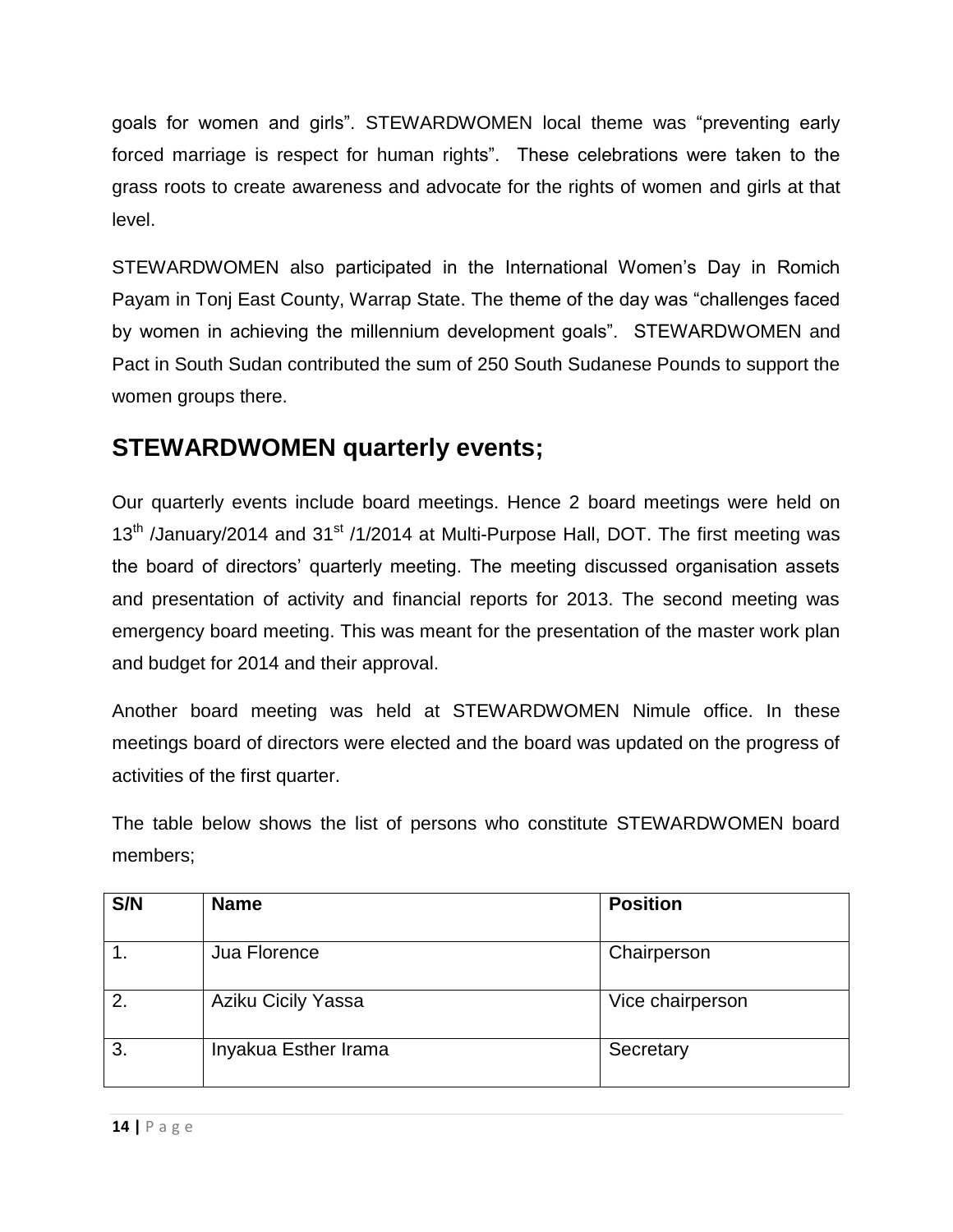| 4. | <b>Awizia Night Orrick</b> | Treasure |
|----|----------------------------|----------|
| 5. | Azuruku Henry              | Advisor  |
| 6. | Alira William              | Advisor  |
| 7. | <b>Bayoa Betty Santos</b>  | Member   |
| 8. | Akeri Angelina Asienzo     | Member   |

On the 24th/May/2014 STEWARD held an emergency board meeting to approve the activities and the budget for the second quarter.

On the  $4<sup>th</sup>$  October 2014, another board meeting was held for the purposes of presenting and approving the activity and financial plans and reports of the fourth quarter and also approve the internal audit report.

### **STEWARDWOMEN publications;**

In March 2014, STEWARDWOMEN published its events of the international women"s day. A copy of the publication is available on [http://stewardwomen.org/pdf/STEWARD%20celebrates%20IWD%20with%20grassroot](http://stewardwomen.org/pdf/STEWARD%20celebrates%20IWD%20with%20grassroot%20women.pdf) [%20women.pdf.](http://stewardwomen.org/pdf/STEWARD%20celebrates%20IWD%20with%20grassroot%20women.pdf)

STEWARDWOMEN has also developed fliers to sensitize the people of South Sudan about the importance of ratifying the Maputo protocol. A copy of the flier in available on <http://stewardwomen.org/pdf/STEWARD%20flyer.pdf>

In December 2014, STEWARDWOMEN held a press conference on the citizengovernment engagement to ratify the Maputo protocol. The conference resulted into a press release on the Juba Monitor of 15<sup>th</sup> December 2014.

In December 2014 again, there was a news release published on the Juba monitor about the project inception workshop in Obbo Payam where boma chiefs criticized the manner in which the paramount chief handles cases of rape.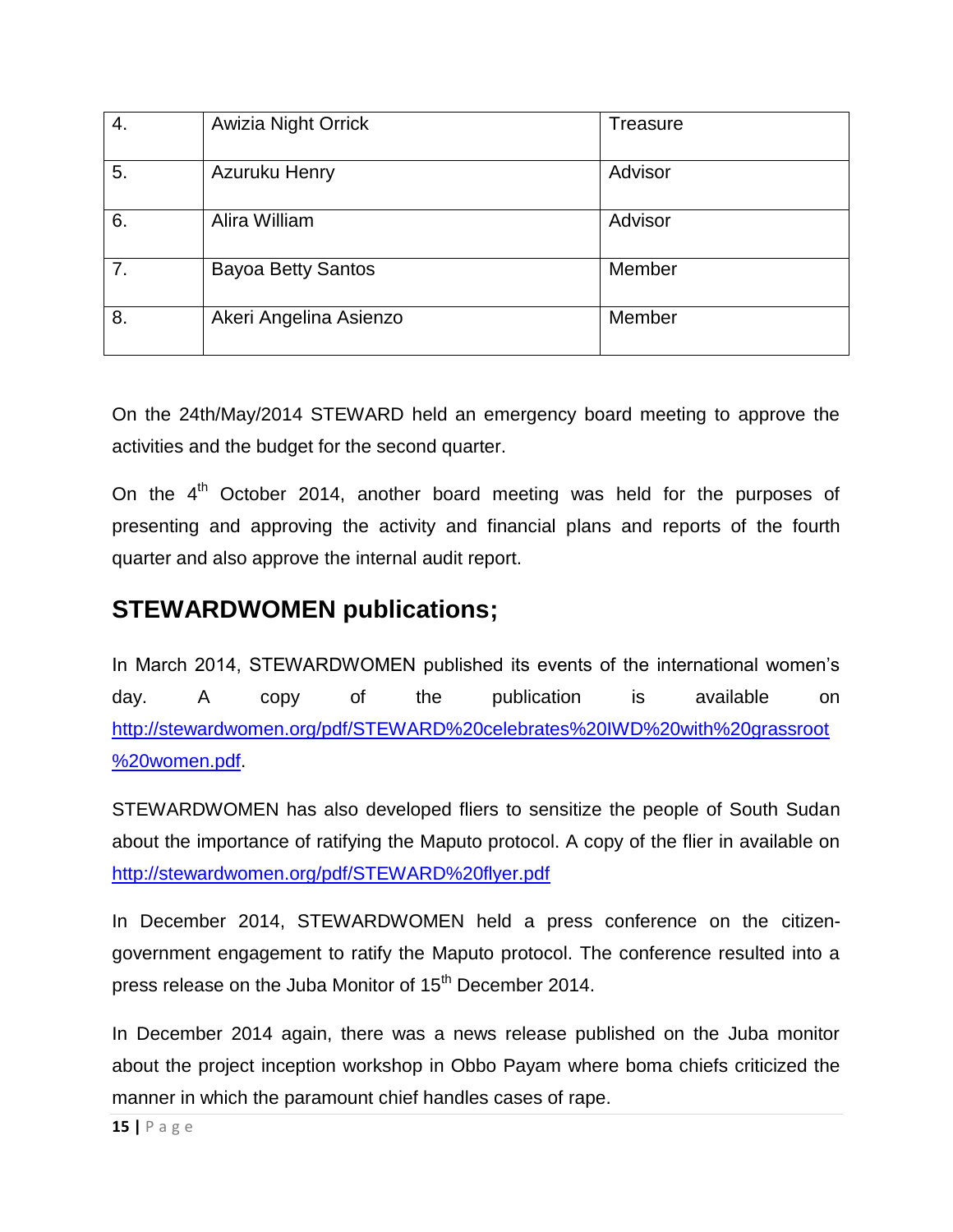## **STEWARDWOMEN interviews;**

In January 2014, STEWARDWOMEN was interviewed by the Mamacash in the Netherlands about the conflict that broke out in the country in December 2014. This interview was to update our donor on the security situation and also the protection needs of women and girls amidst the conflict. The interview can be down loaded on [http://www.mamacash.org/news/crisis-south-sudan-an-update-from-our-grantee/.](http://www.mamacash.org/news/crisis-south-sudan-an-update-from-our-grantee/)

In July 2014, STEWARDWOMEN was interviewed by the global observatory in New York, USA. The interview focused on the family court initiative by STEWARDWOMEN to empower traditional chiefs to resolve GBV cases and particularly child marriage. The interview can be down loaded on [http://theglobalobservatory.org/2014/08/traditional](http://theglobalobservatory.org/2014/08/traditional-chiefs-preventing-child-marriage-south-sudan/)[chiefs-preventing-child-marriage-south-sudan/.](http://theglobalobservatory.org/2014/08/traditional-chiefs-preventing-child-marriage-south-sudan/)

## **Success stories;**

STEWARDWOMEN received 6 success stories from the social mobilisers; the first one rescued a school girl from being married off to a police officer after the father has been receiving money from him.

The second one rescued a girl whose father had refused to pay her school fees. He then started paying her school fees. She is now in a secondary school.

The third one was the social mobiliser herself who saved her marriage after the family was complaining about her producing only girls. After the training of social mobilisers, she managed to convince her husband about what they learnt on the importance of girls and he accepted.

This very social mobiliser also saved the neighbour"s marriage after a woman had produced 3 girls and she was already pregnant. She was informed that this time round if she gives birth to a girl, the marriage is over. The social mobiliser asked to tallk to her husband who listened to her attentively and said he will not now chase away the wife even if she produces a girl. The woman then produced a boy.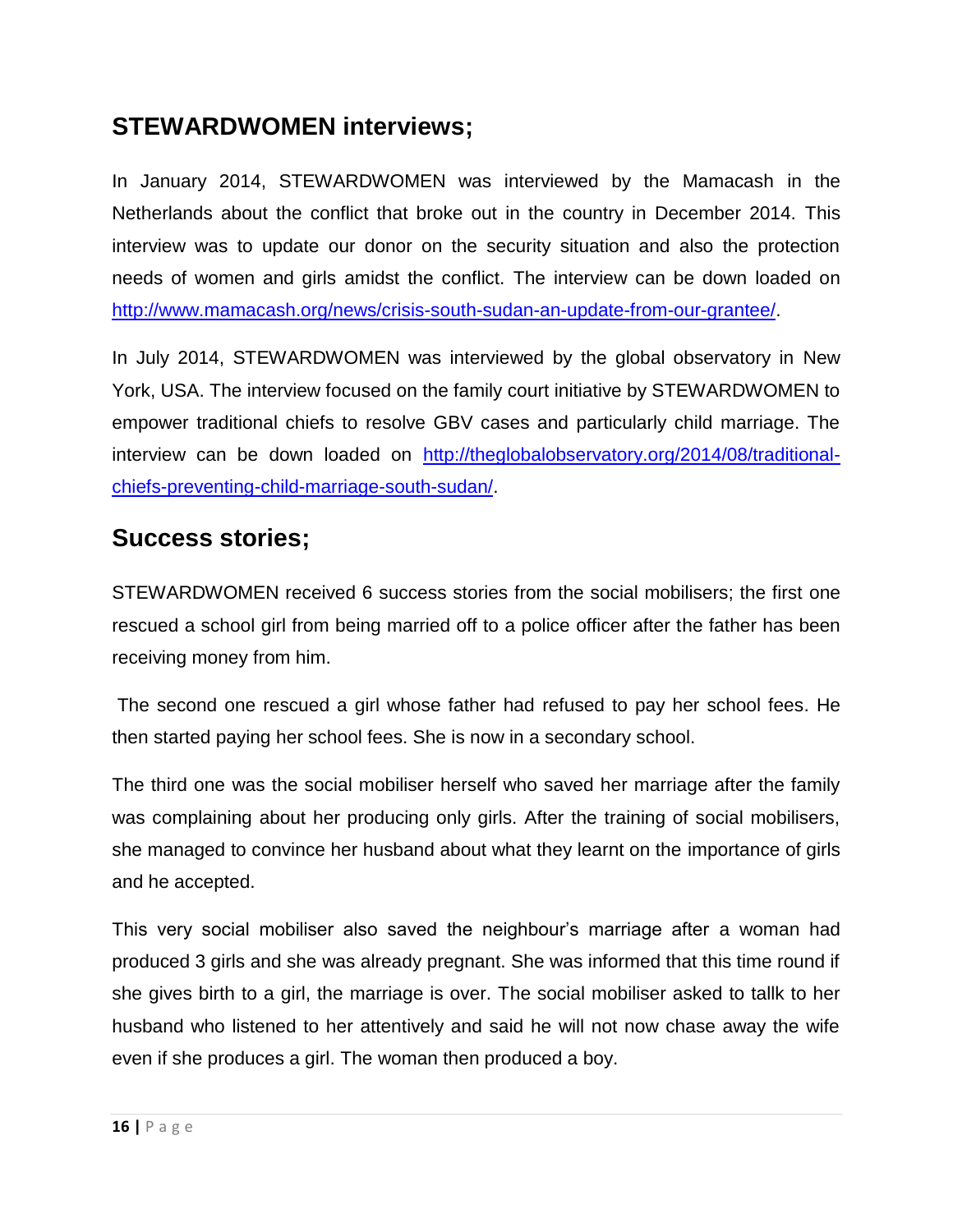This social mobiliser also convinced a girl who was poor in class to join tailoring in St. Monika which she did and finished. She is now earning money.

Another social mobilser reported that due to constant sensitization about the rights of women and girls, there has been reduced cases of rape and domestic violence in her community because she went a head and appointed more resource persons to watch over the community.

1 STEWARDWOMEN staff gave a success story about how her knowledge has broadened since she started working in STEWARDWOMEN.

In Romich payam, Tonj East County, Warrap State, after the training of community paralegals, police released 3 suspects who were wrongfully arrested and detained for crimes committed by their relatives and,

A woman was also granted divorce by the Romich family court the establishment and training of family court officials.

In Paliang Payam, in Tonj East County, after the training in community policing, there is now easy access to the paralegals to the police detention centres.

In Romich Payam again, after the training of paralegals, the vice chairperson of the paralegals found himself appointed as a mediator during community conflict resolution in Romich. In total, we registered 11 success stories in 2014.

### **STEWARDWOMEN partnership updates;**

On 29<sup>th</sup>/May 2014 STEWARDWOMEN signed a partnership agreement with War Child Holland for a three month project on emergency protection needs of children in Melijo IDP camp.

In June 2014, we signed another partnership agreement with Solidarity for African women's rights coalition for a 6 months project on citizen-government engagement to ratify Maputo protocol by South Sudan. The activities of the project took place in Juba.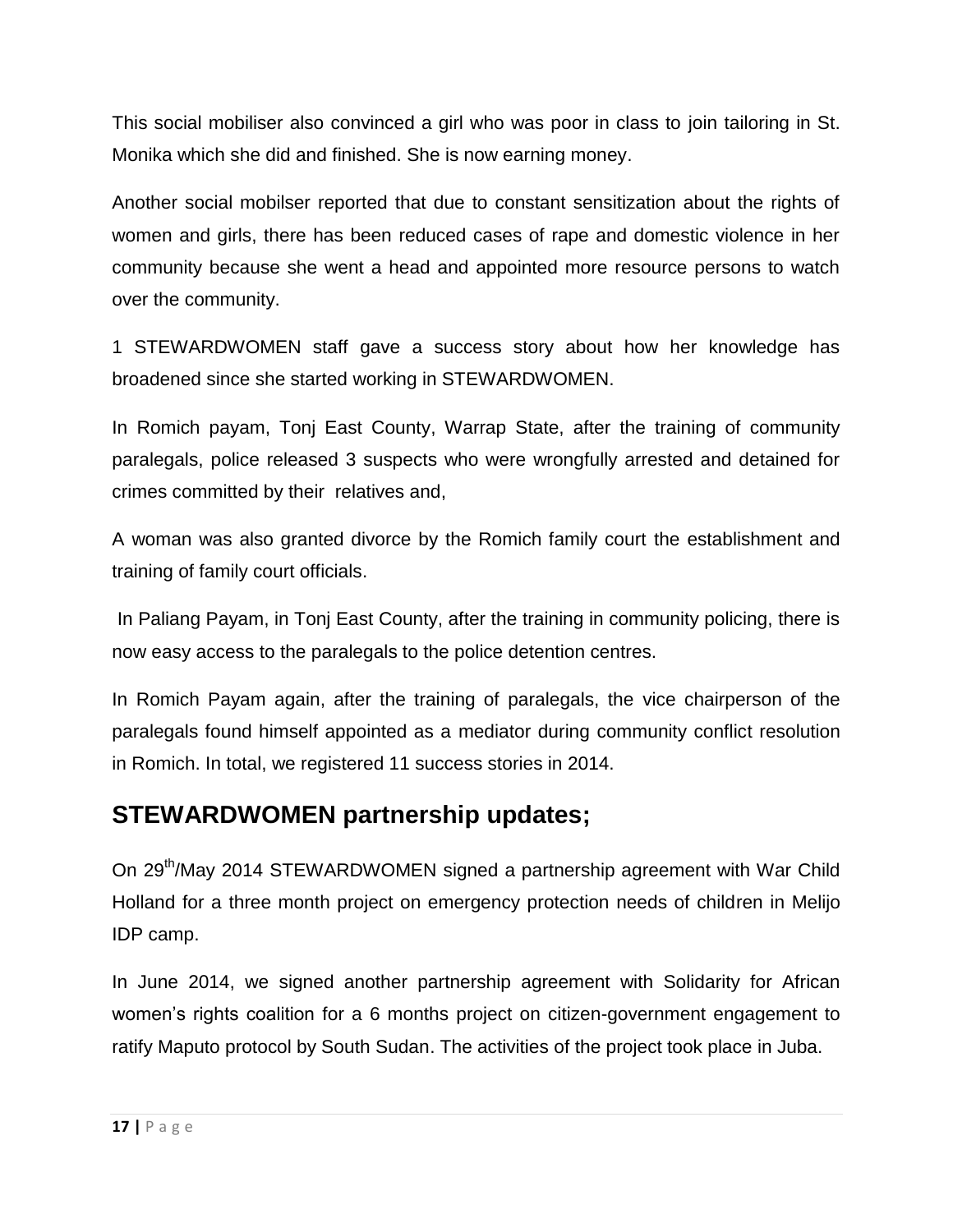In September 2014, STEWARDWOMEN signed a 4 months partnership with Pact South Sudan to implement the access to justice project in Romich and Paliang Payams in Tonj East County, Warrap State. The project came to an end in December 2014.

In October 2014, STEWARDWOMEN signed a one year partnership with CORDAID in the Netherlands to implement a project on promoting sustainable access to justice for vulnerable women and girls in Kerepi, Magwi and Obbo Payams. The project ends in September 2015.

In November 2014, STEWARDWOMEN signed a four months partnership with the Embassy of France in South Sudan. This was to implement a project entitled "mitigating GBV through training on bakery and management of savings and loans" to be implemented in Nimule. This project ends in April 2015.

### **Assessments done;**

There were several capacity assessments done by the following organizations namely DCA, CORDAID, War Child Holland and SIDA. Some of these assessments resulted to into fundable projects.

# **Other achievements;**

- In February 2014, STEWARDWOMEN recruited a Women Protection Officer to specifically handle the project of Mama Cash entitled "Promoting sustainable access to justice among vulnerable women and girls in Madi corridor" and in June 2014, also recruited a Finance Officer who is based in Juba Office. We also recruited an Administrative/Accounts Assistant to help with the field finances. We also recruited a two cleaners, Field staff for child protection, Field staff for peace building and a Legal Aid Officer.
- Another remarkable achievement for us was the formation of the STEWARDWOMEN Board of Directors. This could not be taken for granted.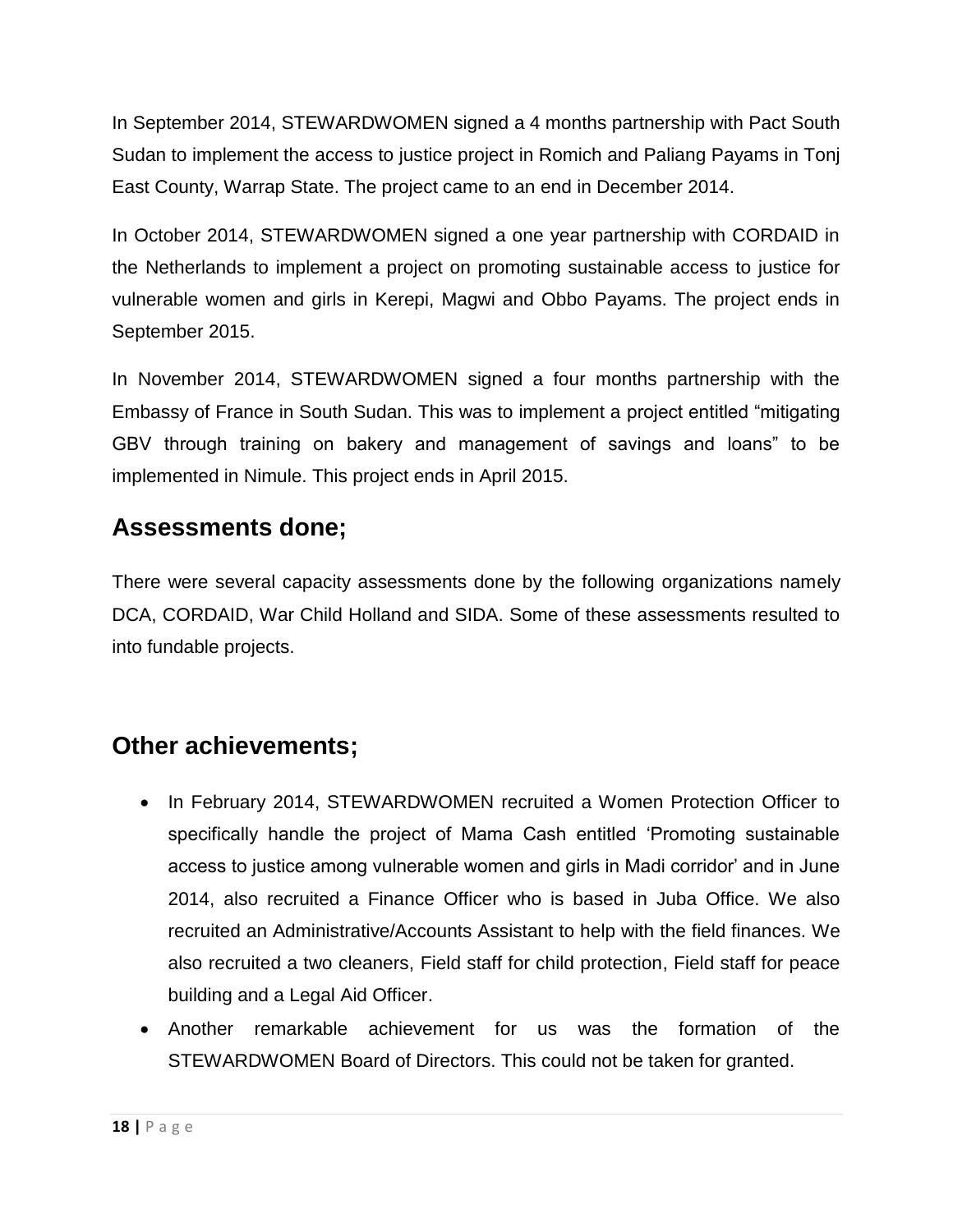- On the 13th June 2014, the Organization was registered at a national level which is another great achievement.
- On the 13<sup>th</sup> August 2014, STEWARDWOMEN set up a child friendly space at Baptist church to provide safe ground for children to play and also act as a place for protecting children's rights and developing children's mind. A goal post was one of the structures put in the child friendly space and were provided with 2 balls, 10 pairs sports uniforms, 5 boxes of poster colour, 15 dozens of crayons, 3 dozens of coloured pencils, colours, 1basket ball, 3 volley balls, 5 whistles, 2 pumps for balls, 6 rulers, 3 dozens of artists brass, 4 sets of water colour, 6 pieces of sharpener,
- On 28<sup>th</sup> November 2014, the Program Manager completed her studies in Peace and security and two days after she joined the organization as the Programme Coordinator.
- On December 2014, a national coalition was established to oversee the activities of accelerating the women"s rights protocol with a national secretariat at STEWARDWOMEN.
- STEWARDWOMEN conducted a baseline study on women access to justice to identify new forms of GBV and security issues for women and girls in Magwi county. The report of the study is ready to be shared with others.
- Following the end of our 5 year strategic plan, STEWARDWOMEN developed a 3 year strategic plan running through 2015-2017.

We finally relocated to a secure office premises in Motoyo East in Nimule Payam which premises also provide us with 2 guest houses.

# **Challenges faced in 2014;**

Heavy work load; the Program Manager was on study leave, the Executive Director was due for maternity leave at a certain period and the Women Protection Officer had also got an accident. This made the remaining staffs that had their own work, to fill in the gaps for missing staff. This also affected their work as well as the work of the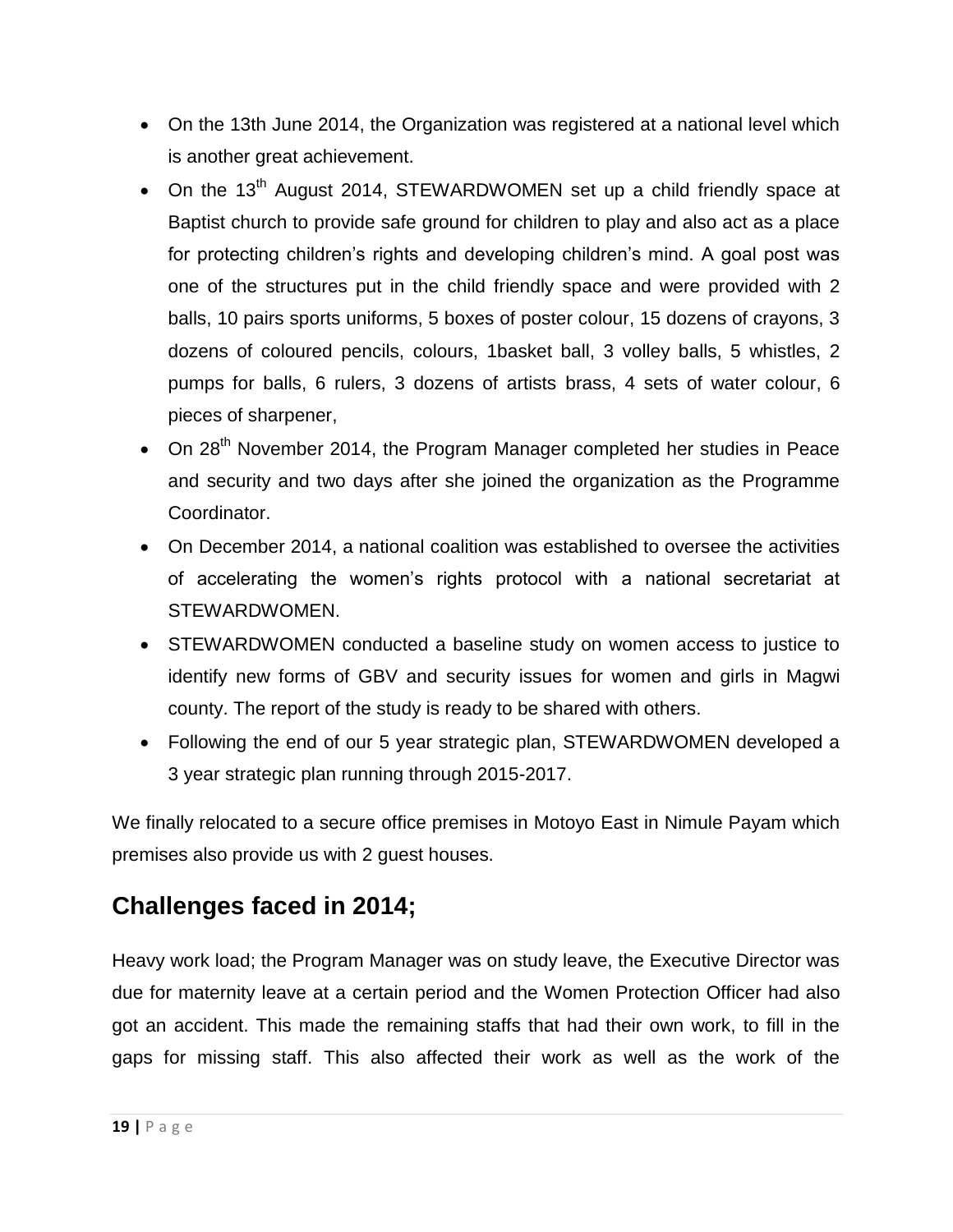organization and the health of some staffs that put in vigorous efforts to move towards achieving our mission.

The lack of a Finance Officer had made the Executive Director to act the role of the Finance Officer. She faced challenges of late but also incomplete financial reports from the field staff. This also led to a big financial gap since she could not do her work of lobbying for funds.

By the end of 2014, 2 staff namely the Women Protection Officer and the Program Officer had left the organisation creating a huge human resource gap. These are staffs in which STEWARDWOMEN had invested heavily by training them on the job. .

By the end of 2014, the security situation in the country also worsened when conflict broke in the country. This made some of our beneficiaries to flee to the neighbouring Uganda for safety.

We were also unable to meet the high expectations of our beneficiaries in monetary terms since most of them expect to be given money instead of feeding them directly during workshops and trainings.

We have constantly experienced projects that last 3-7 months making it very difficult for us to realise the long term impact of our work.

We have also faced challenges with community leaders or elites who during selection of beneficiaries are providing us with the names of the same resource persons.

Our internet communication has continued to be unstable thus hampering our work. This gets worse during rainy season.

### **Future plans;**

We plan to extend our operational areas from 3 states to 4-5 states.

We also plan to purchase a better vehicle to manage bad roads during field trips.

We also plan to install a better internet network to ease our work.